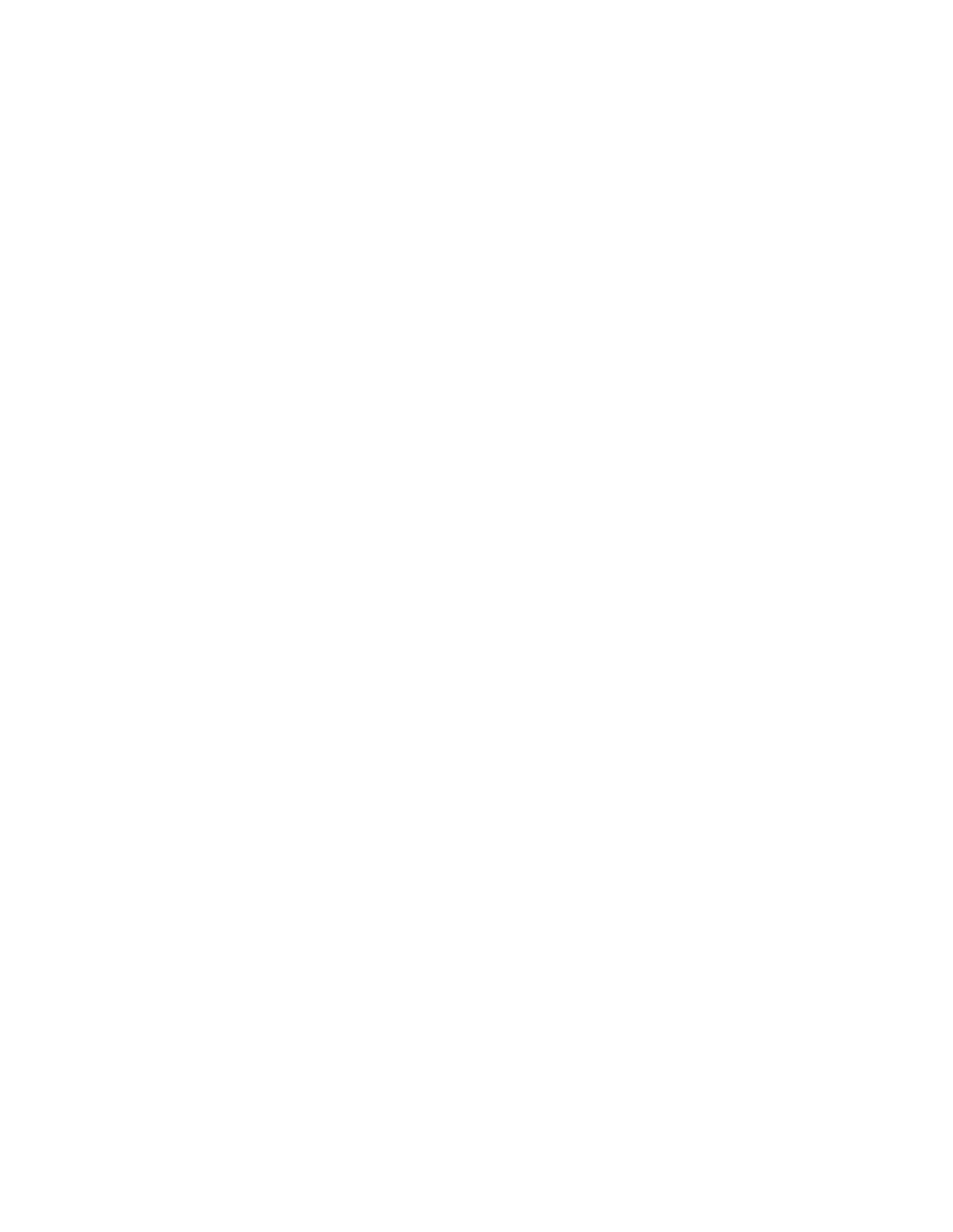# Mapping options of 4D constant modulus format for multi-subcarrier modulation

Keisuke Kojima, Kieran Parsons, Toshiaki Koike-Akino, and David S. Millar

*Mitsubishi Electric Research Laboratories (MERL), Cambridge, MA 02139, USA kojima @ merl.com*

**Abstract:** We investigate three options of 4D constant modulus modulation format in terms of pairing complementary amplitude signals in the context of multi-subcarrier modulation. Nonlinear transmission simulations indicate that these options are almost equally effective, and much better than the conventional modulation format.

OCIS codes: 060.1660, 060.2330, 060.4080.

#### 1. Introduction

Fiber nonlinearity is usually the limiting factor in determining the transmission distance of optical communications. One of the ways to mitigate fiber nonlinearity is to use multi-subcarrier (MSC) modulation. It has been theoretically and experimentally demonstrated that MSC modulation comprising of 2-4 GBd subcarriers is the best in terms of nonlinearity tolerance  $[1-3]$ . This is due to the fact that coherence among subcarriers decreases with narrower subcarriers. Four-dimensional (4D) constant modulus modulation formats have also been shown to have nonlinenearity tolerance compared to conventional modulation formats in the conventional 31-34 GBd wavelength domain multiplexed (WDM) channels [4]. 4D constant modulus format was recently applied to MCS, and it was confirmed that both work very well together [5].

Mapping 4D constant modulus signal comprising two complementary amplitude signals onto dual polarization optical signal has multiple options. In particular, in the case of MSC, using two neighboring subcarriers becomes a viable option, since they can be generated from a single transmitter. In this paper, through nonlinear transmission simulations using a dispersion unmanaged link, we show that 4D constant modulus modulation formats retain the nonlinearity-tolerance, for all three options we considered.

#### 2. Modulation format and simulation procedure

For the evaluation of the modulation formats, we use generalized mutual information (GMI) as a metric for bit-interleaved coded modulation (BICM) systems. We chose the normalized GMI of 0.86.

The MCS configuration is similar to Ref. 5. Each subcarrier is modulated with 32, 16, ..., 1 GBd with root raised cosine (RRC) filter with a roll-off parameter of 0.01. Subcarrier channel spacing is 1.01 times the baud rate. The total number of subcarriers are chosen as 8, 16, ..., 256, such that the total bandwidth is identical. We used 1/4 of the subcarriers near the center just like in Ref. 5 to calculate the average GMI of the signal.

We use a coded modulation formats based on 2A8PSK



Fig. 1: Schematic of the three options of mapping 4D signals with complementary amplitude. Type A, B, and C use two polarizations, two time slots, and two neighboring frequencies, respectively

for 6 bits / 4D symbol, called 6b4D-2A8PSK [4]. We used a ring ratio of 0.65, which is optimum for nonlinear transmission conditions. The 4D signals are typically mapped to X- and Y-polarization in one time slot [4] shown as Option A in Fig. 1. Alternatively, 4D signal can be mapped onto two time slots (Option B) [5], or two neighboring subcarriers (Option C) which is introduced in this paper. We also use DP-Star-8QAM as a comparison for 6b4D-2A8PSK, which has the same spectral efficiency. At a normalized GMI of 0.86 (total GMI = 3.44 b/s/Hz/4D), 6b4D-2A8PSK of all three mapping options has 0.23 dB smaller required signal to noise ratio (SNR) than DP-Star-8QAM under additive white Gaussian noise (AWGN).